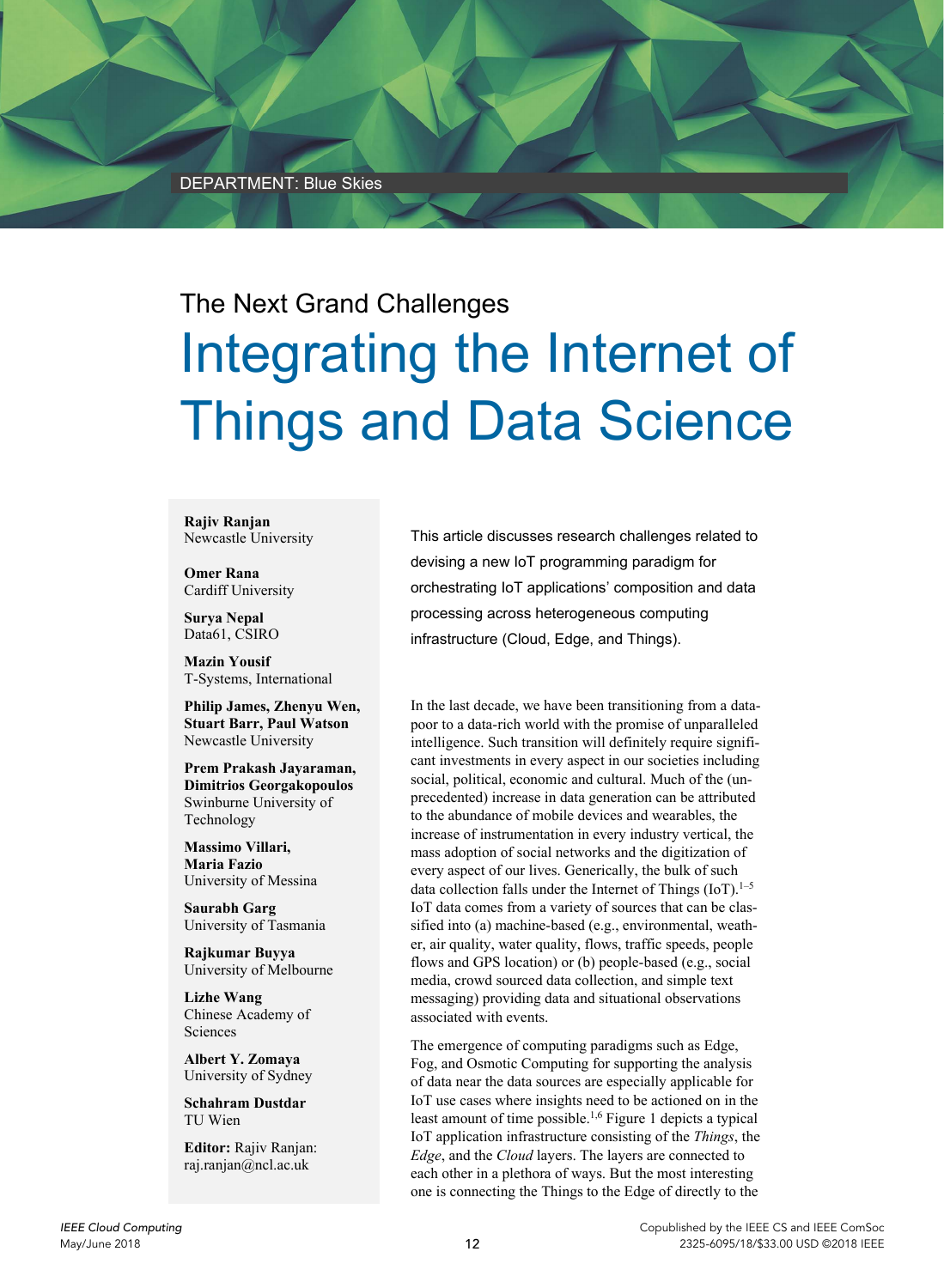cloud. Examples of networking protocols include (but not limited to) WiFi, Cellular (e.g., 4G  $\&$ 5G), Bluetooth, Bluetooth Low Energy, LoRa-WAN [Lora], and Narrowband IoT (NB-IoT). On the other hand, the Edge layer consists of network gateways/middleboxes, Content Delivery Networks (CDNs), or micro datacenters, which provide limited computing and storage resources. The edge resources usually communicate with Cloud layer via wide Area Networks (WANs). The last layer is the Cloud, which is provided by different cloud providers such as Amazon, Microsoft, Tencent, Google and Alibaba. Cloud datacenters offer unlimited computational resources and their cloud services are usually offered on a pay-as-you-go fashion.

The increase in data collection, along with advances in infrastructure development and intelligence, have led to an opportunity for developing several new usage scenarios, ranging from smart cities, smart transportation, smart health care, to Industry 4.0 as depicted in Figure 2. However, the potential of these different paradigms/technologies requires coordination across several layers, leading to important research challenges to be addressed. Currently, existing IoT applications processing data run on remote Cloud infrastructure. To support new application scenarios, novel software/application abstractions are needed that can utilize distributed and dynamic infrastructure supported at Edge and Things layers (as shown in Figure 1). Moreover, IoT data is typified by the heterogeneity of data formats and types, which usually results in bespoke platforms and code that make subsequent integration and processing problematic and time-consuming. The provenance of data is another key aspect that IoT needs to address, not just to ensure the physical integrity of bytes produced, but to be able to trace decision making from model outputs to individual sensors or sensor platforms. This is significant to enable "trust" to be established in the analysis that is carried out on such data. IoT systems currently deployed are largely passive observers of the environment that transmit data to a remote location (with a varying and limited degree of on-board processing). Retasking this one-way behavior in a reliable fashion (e.g. changing sampling rates triggered by external stimuli) is a prerequisite for developing and deploying future IoT applications.



Figure 1. A typical IoT application infrastructure of a healthcare use case showing of Things, Edge, and Cloud layers.

In this column, we provide an IoT roadmap, moving from the (significant) existing research focus on handling streaming IoT data to developing application instances that have intelligence to adapt their behavior/operation based on several external (e.g. environment) and internal (e.g. application) QoS stimuli. We present our vision and associated challenges in the areas of IoT: (i) application composition, (ii) dynamic data management, and (iii) service orchestration across Things/Edge/Cloud infrastructure. Our discussion is based around the IoT application architecture shown in Figure 3 that illustrates how user requirements can be coupled with efficient utilization of computing resources and data provided by Cloud, Edge, and Things layers.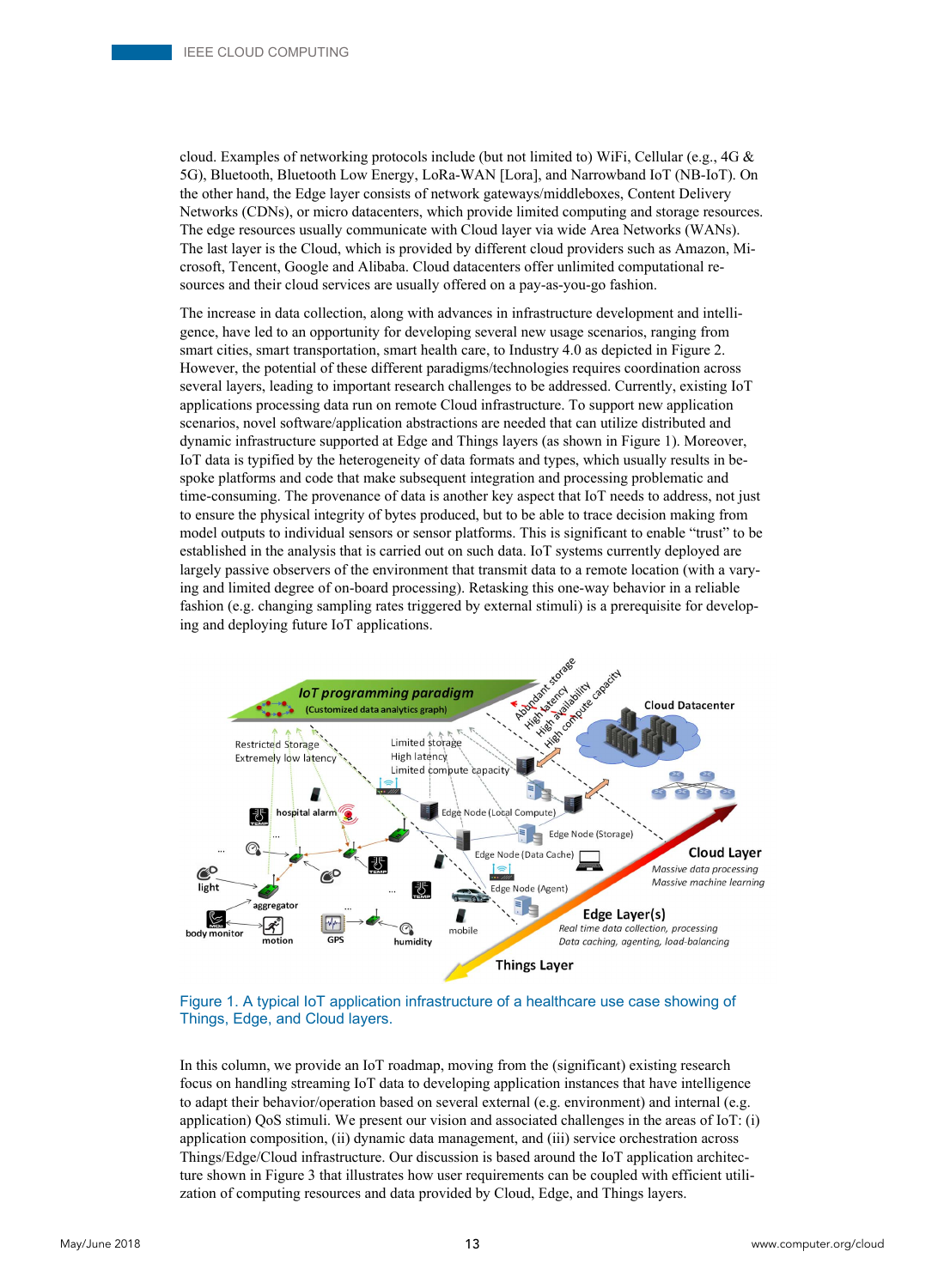

Figure 2. Examples of an IoT-driven smart world: from Smart Homes to Smart Retail, Industry 4.0 and Smart Grids.

In this environment, a user submits requirements to an IoT application orchestrator which identifies: types of services, data sources, QoS metrics that need to be monitored to meet user requirements. Following that, the orchestrator generates a graph showing services needed to realise application requirements. A data management component subsequently maintains and monitors IoT data sources including data governance, data analysis, and data warehousing. An IoT application orchestrator therefore considers IoT data sources as services with specific functions and Service Level Agreements (SLAs). The generated application graph will be deployed to computing resources according to the provisioned data resources and other SLA constraints. This deployment is not undertaken in a one-shot manner, requiring refinement and adaptation based on changes in the operating environment.



Figure 3. IoT application orchestration, showing interplay among different system components.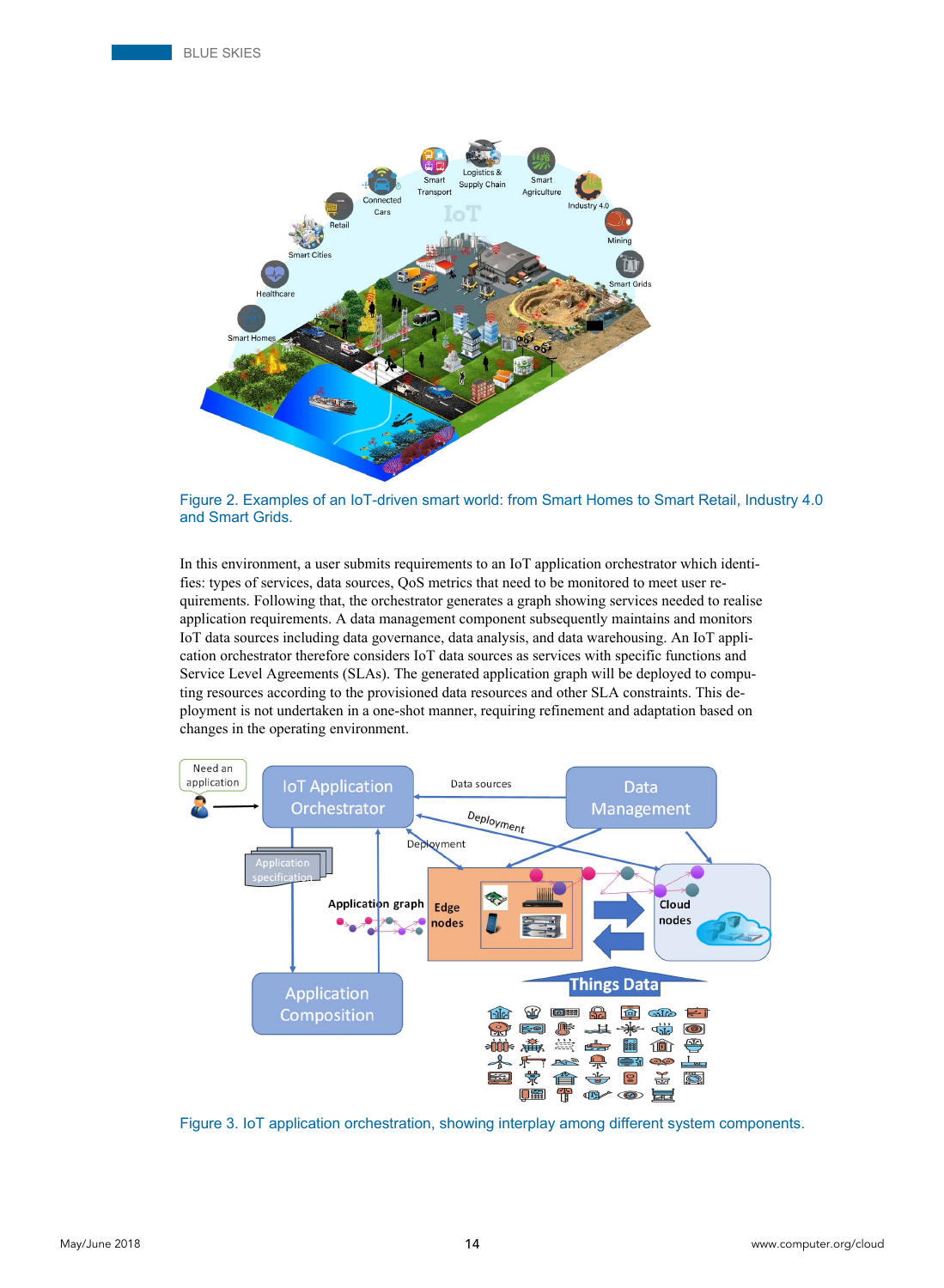## IOT APPLICATIONS COMPOSITION

#### IoT Data Sources

In general, IoT data can be of different types and can be collected at different rates and time scales. The data can be generated by two types of sources: Things (e.g. environment monitoring sensors, GPS, etc.) and People (e.g. social networking apps). Things, such as sensors, provide quantitative observational values; they provide measurement of physical phenomenon at different levels of precision. Moreover, these measurement data can be generated in different formats such as images from cameras, audio from satellites, and text from GPS. Conversely, social sensors provide a qualitative observation of a situation very quickly and succinctly. An IoT application, such as real-time flood forecasting and warning, requires the integration of machine and social sensors data to provide complementary and corroborative information. This aggregate data can be semantically tagged to generate and distribute events of interest (to particular subscribers). One of the key data science research question is how to identify IoT data sources that are most appropriate for a given IoT application context/use case. To answer this question, we need to overcome the following five challenges summarized by Baltrusaitis and colleagues:7

- 1. **Representation:** Structure and represent the data to facilitate multiple modalities, exploiting the complementarity and redundancy of different data sources.
- 2. **Translation:** Interpret data from one modality to another, i.e., provide a translator that allows the modalities to interact with each other for enabling data exchange.
- 3. **Alignment:** Identify the relation among modalities. This requires identifying links between different types of data.
- 4. **Fusion:** Fuse information from different modalities (e.g., to predict).
- 5. **Co-learning:** Transfer knowledge among modalities. This explores the field of how the knowledge of a modality can help or enhance a computational model trained on a different modality.

## A Standard way to describe an IoT Computation Unit

There is a requirement to define a basic IoT computation unit (a software abstraction) that can be ubiquitously deployed across different infrastructures (as proposed by the Osmotic Computing programming paradigm)<sup>1</sup> and can be migrated based on various potential "triggers (e.g., performance, security/privacy or cost)". A software abstraction is used to describe a basic IoT computation unit called MicroELement (MEL).<sup>2</sup> A MEL encapsulates:

- 1. **MicroServices (MS),** which implement specific functionalities and can be deployed and migrated across different virtualized and/or containerized infrastructures (e.g., Docker) available across Cloud, Edge, and Things layers;
- 2. **MicroData (MD),** encodes the contextual information about (i) the sensors, actuators, edge devices, and cloud resources it needs to collect data from or send data to, (ii) the specific type of data (e.g., temperature, vibration, pollution, pH, humidity) it needs to process, and (iii) other data manipulation operations such as where to store data, where to forward data, and where to store results;
- 3. **MicroComputing (MC),** executing specific types of computational tasks (machine learning, aggregation, statistical analysis, error checking, and format translation) based on a mix of historic and real-time MD data in heterogeneous formats. These MCs could be realized using a variety of data storage and analytics programming models (SQL, NoSQL, stream processing, batch processing, etc.); and
- 4. **MicroActuator (MA),** implementing programming (e.g., for sending commands) interfaces with actuator devices for changing or controlling object states in the IoT environment.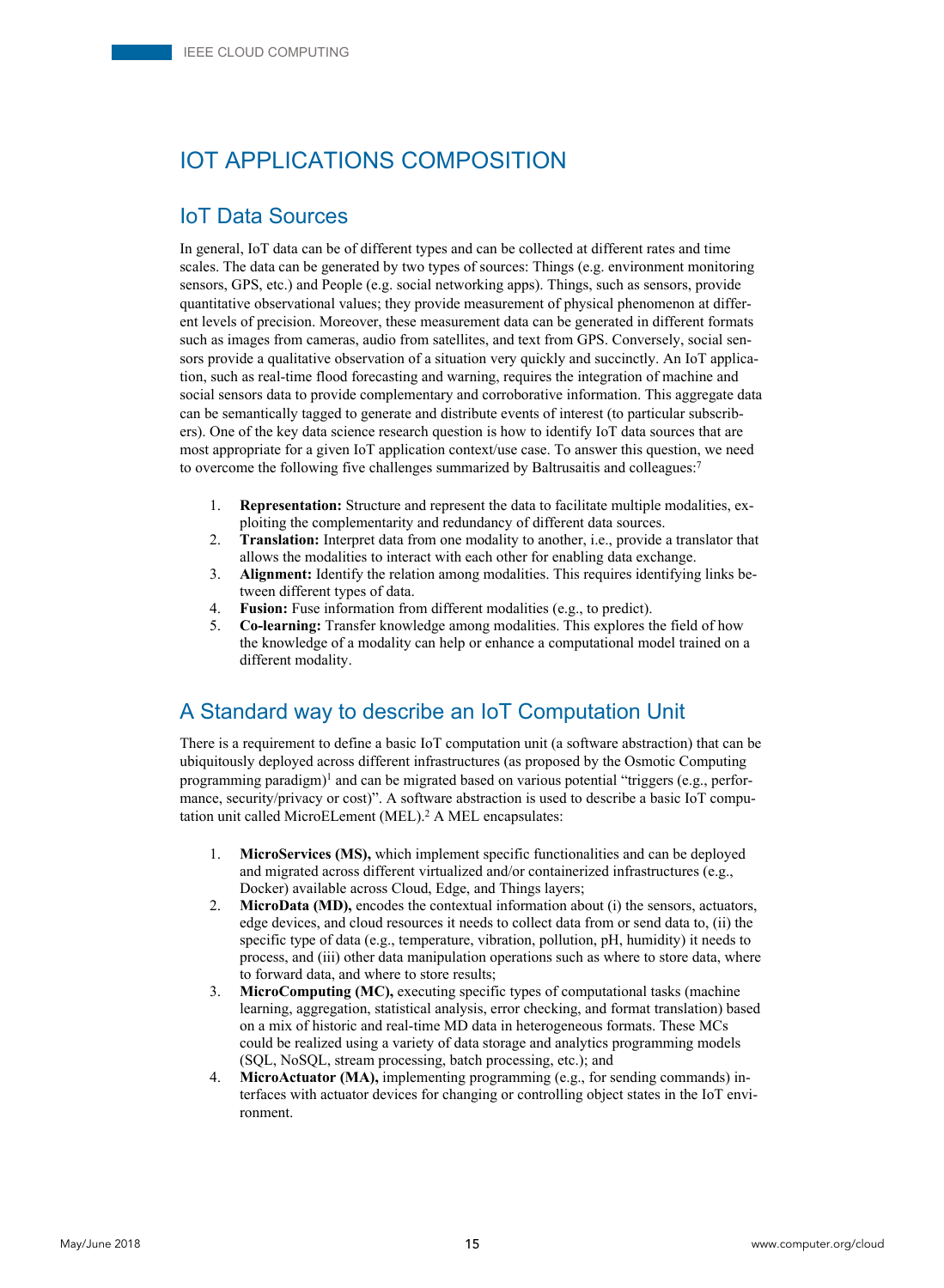



In summary, developments such as  $MEL<sub>z</sub><sup>2</sup>$  provide a good starting point for describing the basic IoT computation unit. However, additional enhancements to the MEL abstraction are required so that it can be used to describe and program different types of IoT applications (e.g., Smart Homes, Smart Grids). Current IoT applications development is typically a vertical, proprietary application stack that is often difficult to generalise. Where there is heterogeneity of IoT sensors and platforms (Smart Cities) they are typified by large amount of bespoke code and data integration requirements. Adoption of standards and protocols across IoT deployments is piecemeal at best and chaotic at worst. A step-by-step development approach reducing the cost of deployment and configuration, putting flexibility of system design at the core, could be used to increase uptake of software abstractions such as MEL.

## IoT Application Graph Choreography

We need fundamentally new IoT applications programming pattern (e.g., MEL graph as shown in Figure 4) for: (1) decomposing IoT data analysis activities into fine-grained activities (e.g., statistics, clustering, classification, anomaly detection, accumulation, filtering), each of which may impose different planning and run-time orchestration requirements; (2) identifying and integrating real-time data from IoT devices and historical IoT data distributed across Cloud and Edge resources; (3) identifying data and control flow dependencies between data analysis activities focusing on coordination and data flow variables, as well as the handling of dynamic system updates and re-configuration; and (4) defining and tagging each data analysis activity with runtime deployment constraints (QoS, security and privacy).

Existing composition and choreography standards (such as SOAP, TOSCA, and BPEL) are not suitable, as they *cannot sufficiently* capture the complexity of an IoT application graph (e.g., heterogeneous data sources, data and control flow dependencies across heterogeneous activities, and heterogeneous software and hardware configurations across Things, Edge, and Cloud layers). Additional research is required for implementing and deploying an IoT application graph (see Figure 4). Approaches such as Juju and Fabric8 provide promising developments in this area.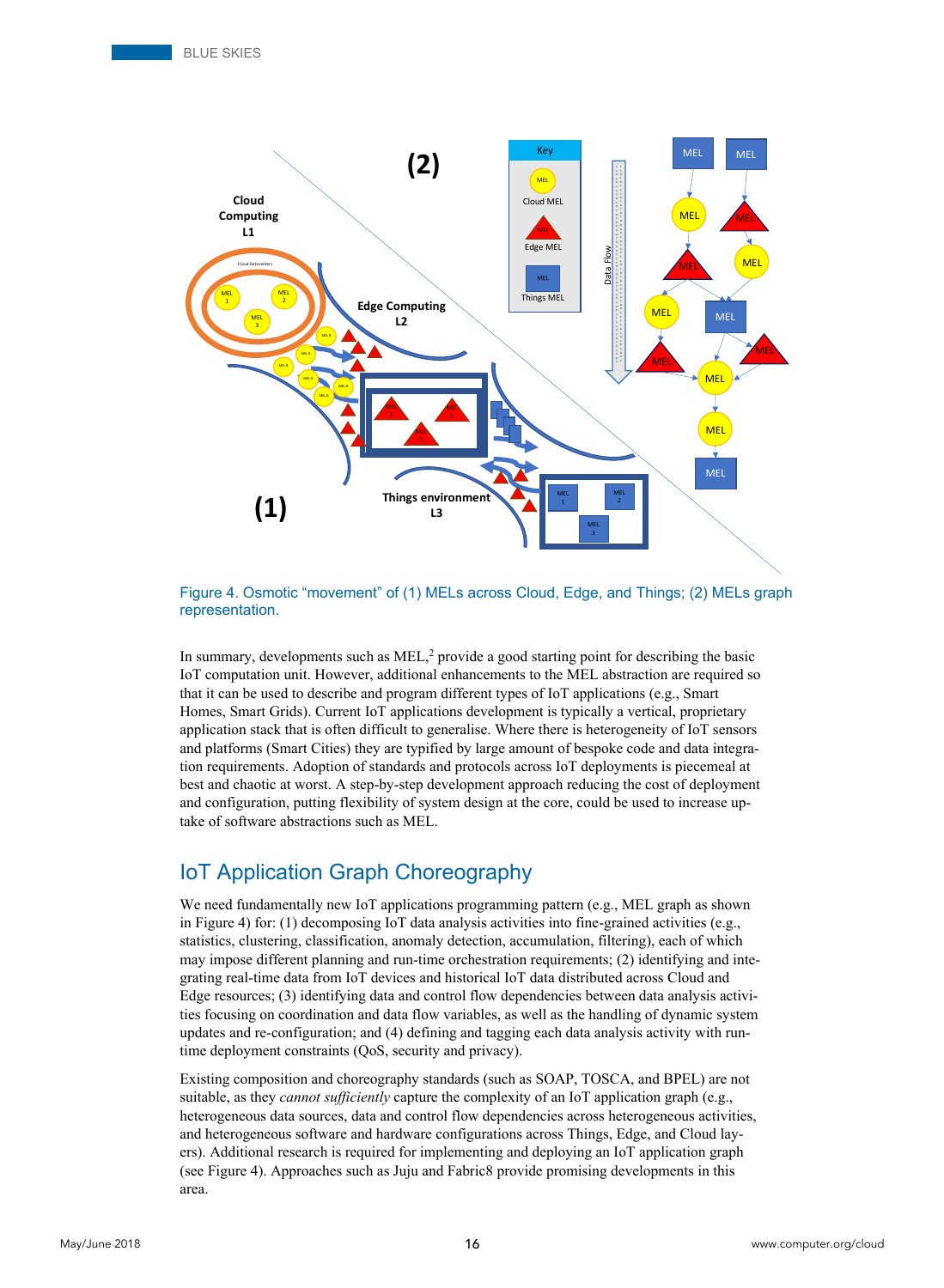## IoT Application Graph Performance Calibration

IoT applications developers need to systematically undertake performance characterization of data analysis activities (e.g., MELs) across different parts of the infrastructure (Cloud, Edge, and Things). They need to understand and reason about most important QoS metrics and/or security and privacy threats to each data analysis activity. For instance, QoS metrics required to characterize the performance of a data analysis activity mapped to a Cloud layer (see Figures 1 and 3) is quite different from a gateway and/or device in the Edge and Things layer Similarly, performance analysis<sup>8</sup> at the Things and Edge layers may require assessing network stability, throughput optimality, routing delays, fairness in resource sharing, available bandwidth, and sensor battery state. These QoS metrics might be very different from the ones relevant to a Cloud operator, who is interested in end-to-end response times, platform scalability and reliability, virtual server utilizations, and the costs of moving data to and from the Cloud.

Currently, many benchmarking kernels (e.g., TPCx-IoT, BigDataBench, TeraGen, TeraSort, TeraValidate, Google ROADDEF, Linear Road, DeepBench, and MLPack) exist for characterizing performance of IoT data analysis activities. Moreover, each benchmarking kernel type has its own benefits and can help us understand performance of specific type of IoT data processing activity under variable workload scenarios. For example, TPCx-IoT benchmark can be used to calibrate the performance at the Edge layer as it is representative of the data analysis activities (data aggregation, real-time analytics and persistent storage) that are typically hosted in IoT gateway systems. Similarly, Google ROADEF & Linear Road benchmarking kernels can be applied for calibrating performance of stream processing data analysis activity at the Edge layer. On the other hand, TeraGen, TeraSort, and TeraValidate benchmarking kernels can be applied to calibrate the performance of batch processing activity at the Cloud layer. As it can be inferred, none, by themselves, can reveal the true bottleneck of whole IoT application graph, which includes multiple data analysis activities unless multiple benchmarking kernels are properly combined together. Hence, one of the possible research directions will be to identify/build different suitable benchmarks from each type of the data analysis activities and hierarchically/logically combine them to draw accurate conclusions across an IoT graph in a holistic way.

## IOT APPLICATION DATA MANAGEMENT

The ability to efficiently capture and manage multiple, diverse types of real-time and historical data streams lie at the heart of developing improved decision models and impact analytics. This includes traditional, structured data such as that acquired by environmental sensor networks, for instance. It also includes more challenging unstructured data streams including geospatial social media feeds (twitter, Instagram, news feeds, etc.), as well as data from the continuous monitoring of ambient environment, people, and machines. In addition to being harder to interpret and use, such data feeds have variable velocities and less structure and thus will require more opportunistic data management approaches.

#### **Storage**

It is now widely recognized that in the era of high velocity, volume and variety data no single data storage approach is optimal for IoT data management purposes. Thus, there is increasingly a move towards developing heterogeneous storage platforms where different data storage and analytics programming model (e.g., stream processing, batch processing, SQL, NoSQL) can be used depending on the subsequent analytics requirements. Hence, future research will need to address the challenges of selecting and tuning a suite of data storage and analytics programing models and related tools. To achieve this, it is necessary to take into account the specific characteristics of each IoT data stream, as well as the specific access requirements of the underlying IoT application. There is also growing interest in supporting storage at the network edge, eliminating the need to capture all data into a central repository, such as work proposed by Edge Analytics (www.edgeintelligence.com).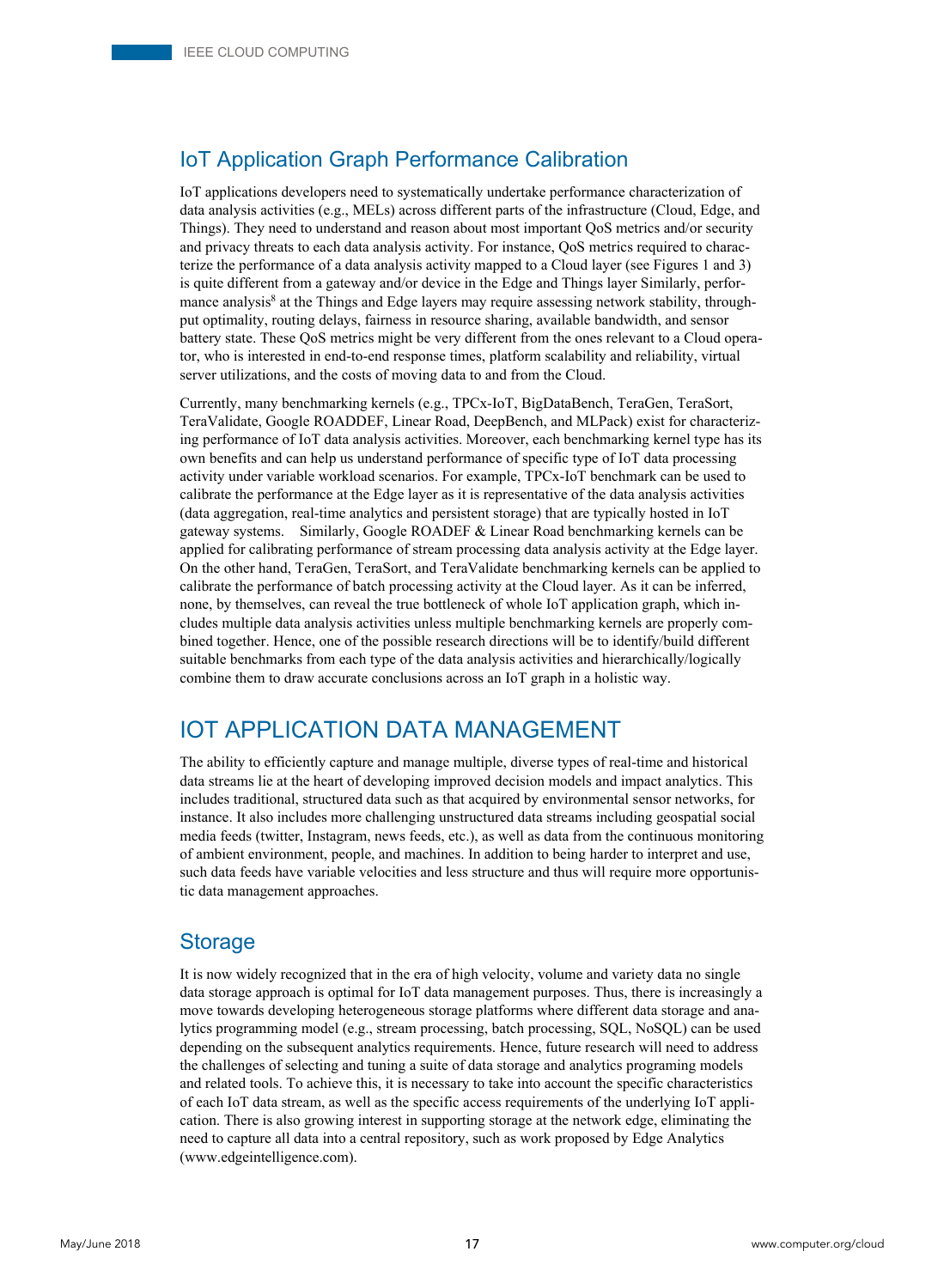#### Access

The real-time and/or semi real-time data analysis requirements of IoT applications require seamless access to IoT data feeds. The research community will need to investigate techniques for efficient IoT data retrieval that will include indexing to meet the demands of real-time analytics and support for *sharding* of the data stream based on application and infrastructure requirements. Apache Kafka already provides some of this capability, i.e., the ability to shard a data stream based on the memory capacity of the computational nodes undertaking the analysis. However, understanding mechanisms to support such sharding at the network edge remains a challenge. One possible research direction will be to implement a federated approach; where data query and retrieval functionality from multiple individual platforms are mediated by an IoT programming abstraction (e.g., a MEL). As discussed earlier, MEL will need to expose a uniform programmatic interface (APIs) to models and analytics, hence, reducing the barriers (and associated latencies) to data ingestion into models and visualisations. The new federated API suite may utilize the Apache Spark SQL API to benefit from its existing interoperability features, in addition to other Apache libraries such as Samza and Kafka. The chosen API must be lightweight, and enable integration with services made available in libraries supported by other vendors.

### Geo-Distributed Cross-Querying

As noted above, an IoT application may be described as a graph and stored across different parts of the infrastructure which are likely to be geo-distributed. The data sets that need to be processed through such applications are also distributed, requiring support for distributed search and for performing multiple analytical queries in a geo-distributed manner. Moreover, these analytical queries will differ depending on the type of storage and analytics programming model implemented by a given IoT data analysis activity. The analytical queries can be a SQL query, stream processing query, NoSQL query, or a MapReduce query. Hence the challenge is to design new types of *multi-query planning and provisioning algorithms* that can optimally distribute queries across data analysis activities mapped to different parts of an IoT infrastructure, while optimizing end-to-end QoS associated with the query graph (query plan), to improve resource utility and meet users' SLAs.

Existing geo-distributed querying systems $9-11$  do not consider the heterogeneous computing infrastructure, neither do they execute the queries over different types data analysis activities programmed using heterogeneous models (e.g., stream processing, NoSQL, SQL, batch processing). While IoT applications need to process and query both static and real-time data, existing geodistributed querying systems were designed for managing static data. Event Processing Language (EPL) has been used in majority of stream process platform such as Apache Spark, Kafka, Flink and Esper. Similar to SQL, EPL supports the following data querying operations: SELECT, FROM, WHERE, GROUP BY HAVING and ORDER BY. Unlike relational database systems, these EPL-based platforms can limit the query data size to guarantee real-time processing. However, one of the core limitations of EPL- and SQL-based querying approaches is that they cannot deal with heterogeneous data stored across multiple types of storage platforms and/or programmed using multiple types of storage and analytics programming models.

#### Integration

Future research efforts need to develop innovative techniques for supporting the integration of heterogeneous IoT data from thousands or millions of sources. However, establishing relationships between IoT data sources (e.g., CCTV), associated events (e.g., air pollution, traffic incidents, flooding, landslide), and stakeholders (e.g. decision makers, first responders) are generally difficult to detect as it is dependent on the context of the IoT application. For example, data integration techniques for air quality monitoring need to establish a relationship between road traffic patterns and the associated air and noise pollution. At the same time it should allow seamless integration of different types of air quality data including the pollution data extracted from the raw chemical sensors data, water quality sensors, traffic flow sensors (e.g., CCTV), and air quality sensors.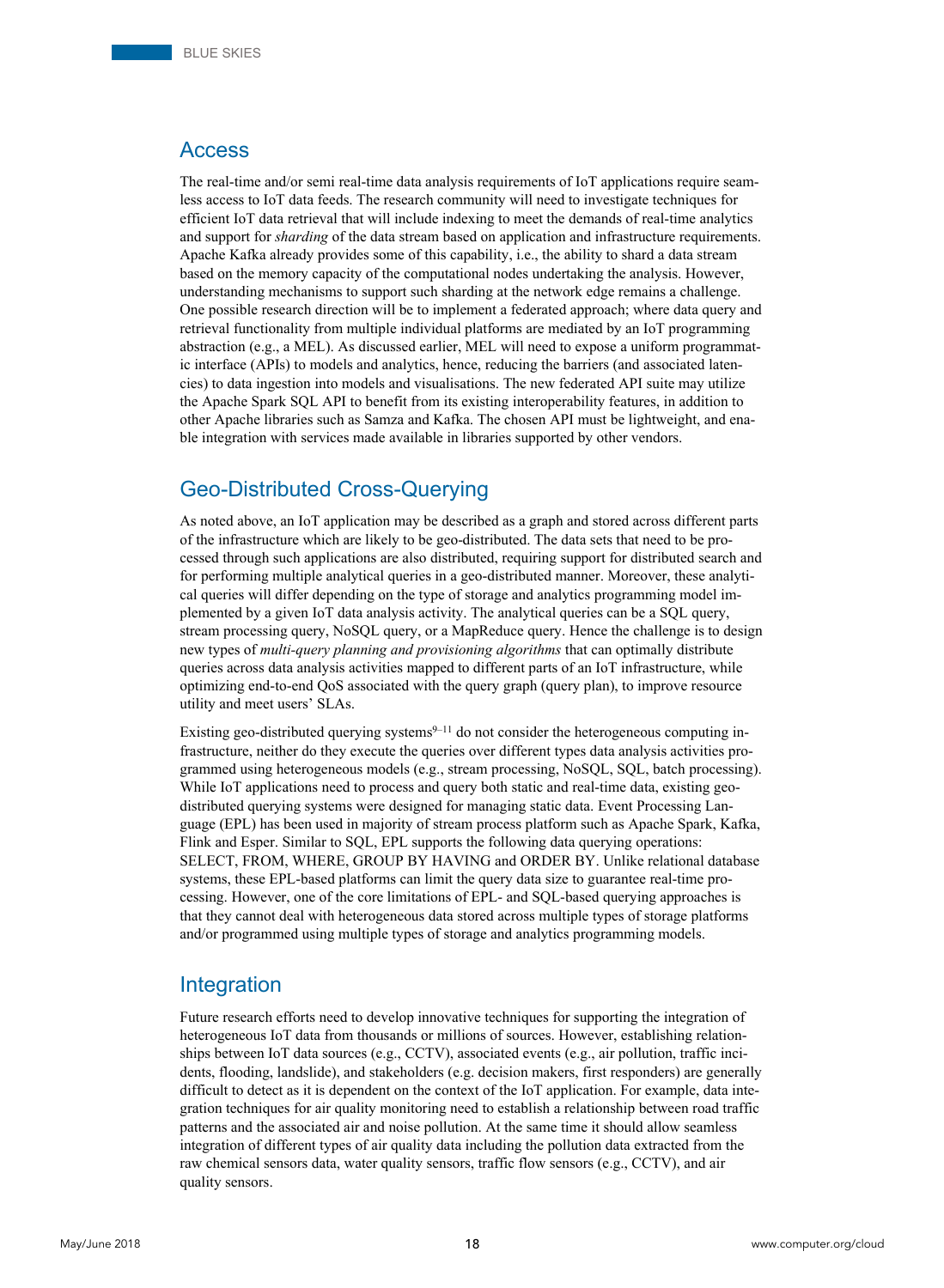Moreover, such data integration efforts can build on existing standards such as the Semantic Sensor Networks (SSN) to allow consistent representation of IoT sensors and their data streams. Another very interesting research direction will be to apply graph-based approaches and machine learning techniques for discovering relationships between IoT data sources, associated events, and stakeholders.

#### Data Provenance

An IoT data provenance technique is responsible for logging the origins (IoT data sources) and historical derivations of data by means of recording data analysis transformation operations (those data analysis activities that are in charge of manipulating data). IoT-based sensing equipment is deployment to improve decision making. Automated decision making at the source (e.g., traffic control signal) requires metadata to be able to validate decisions post-event and check the reliability/efficiency of the decision-making processes. Once one steps away from real-time automated decision making, the process chain of data manipulation becomes more complex, and likewise, the associated decision making process moves further from the data source. Thus, the provenance and metadata of IoT systems are critical to the implementation, trust, and social use necessary for the deployment and use of IoT based sensing.

Dealing with provenance in the context of large IoT application graphs is challenging often due to the size and volume of data involved, the heterogeneous configurations of the underlying infrastructure (Cloud vs. Edge vs Things), and the heterogeneous data analysis activities (e.g., type of storage and analytics programming model). Developing contextual metadata is essential for reasoning about heterogeneous IoT data and related lifecycle activities (e.g., produce, store, process, and query). Traditional data provenance techniques require collection and transmission of large data volumes, which is impractical for IoT applications that warrant sub-second decision making and data processing latency. Hence, new techniques are required which can reduce and enhance the efficiency of provenance and metadata collection, recording, and transmission. Understanding how provenance relationships can be derived from IoT data processing activities therefore remains a challenge, as precedence relationships identifying which output was a consequence of a particular set of inputs may be difficult to establish.

One possible research direction to develop IoT data provenance technique based on Blockchain's Distributed Ledger Technology (DLT) to record lifecycle activities on data as it travels through the IoT ecosystem. Another hard challenge to solve will be to develop provenance techniques than can verify complying with data privacy regulation such as GDPR. Here GDPR-based IoT data access policies need to be verified, to ensure that the user has provided consent on how their data can be analysed and fused with other data sources. Undertaking GDPR compliance for statically held data (e.g. user information) can be easier to manage, however extending this to a dynamic data stream (which may be context dependent) remains a challenge. Another research topic is the use of smart contracts in IoT deployments that involve more than one vendor and where data exchange needs to take place. This will be needed in complex use cases such as smart cities.

## IOT APPLICATION ORCHESTRATION

When an IoT application is expressed as a collection of multiple self-contained data analysis activities (e.g., MEL), future research will need to consider the following: (i) choosing storage and analytics programming models (e.g., stream processing, batch processing, NoSQL) and computational (e.g., data analysis algorithms) models that can seamlessly execute in highly distributed and heterogeneous IoT infrastructure (see Figure 3 and Figure 4); (ii) dynamically detecting faults across multiple parts of the IoT infrastructure; (iii) dynamically managing *resources, data, and software* available in Things, Edge and Cloud layers driven by IoT-specific applications requirements (data volume, data velocity, QoS, security, and privacy).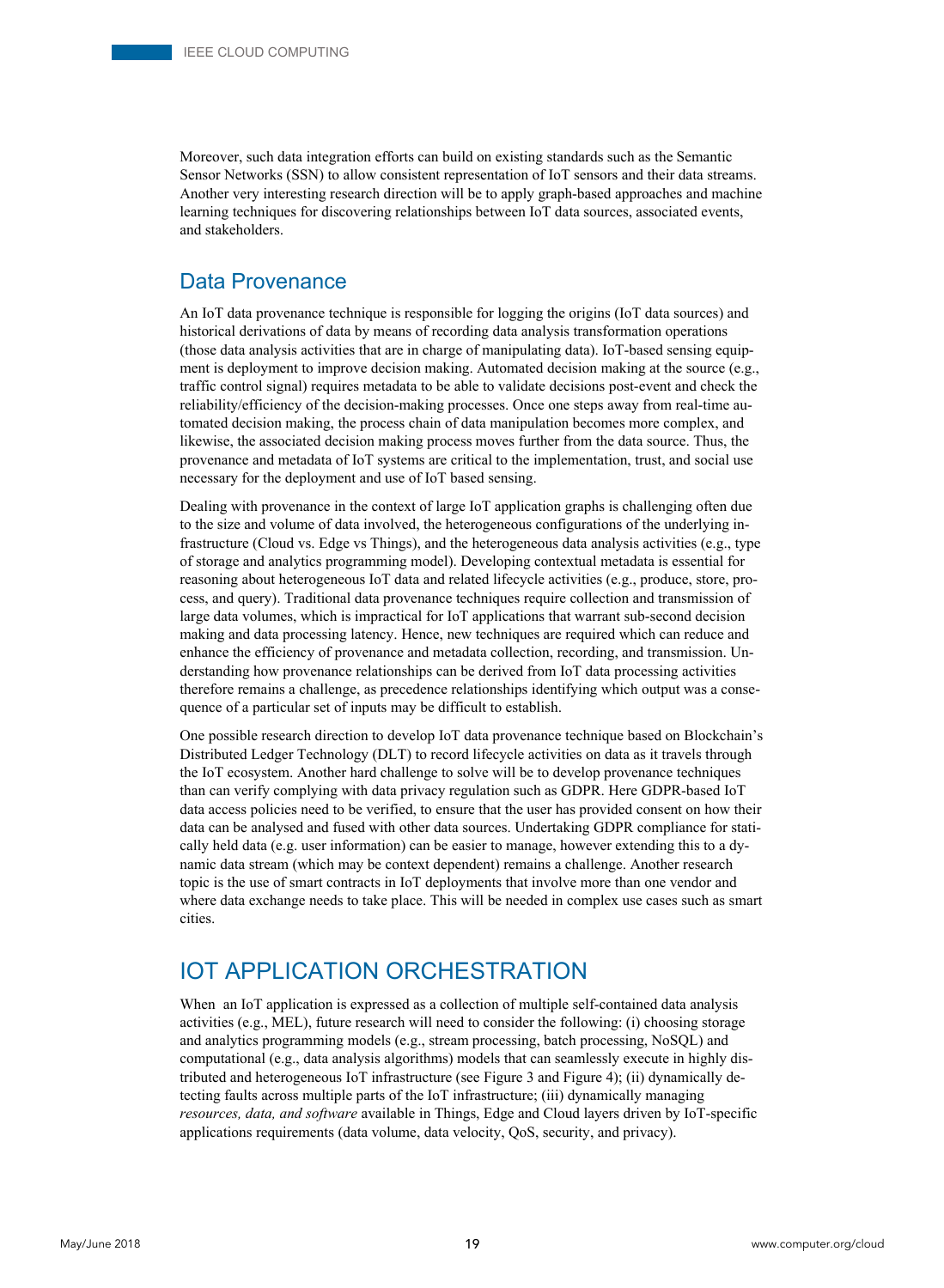## Optimal Configuration selection

Mapping of IoT application (graph of data analysis activities) demands selecting bespoke configurations<sup>1</sup> of resources at Things, Edge, and/or Cloud layers from abundance of possibilities. For example, in context of: (i) Cloud: we need to consider configurations such as datacentre location, pricing policies, compute/storage configurations, virtualization features, upstream/downstream network latency, etc. (ii) Edge: we need to consider configurations such as Edge device (Raspberry Pi 3, UDOO board, ESP8266 ) hardware features (e.g., CPU power, main memory size, storage size), upstream/downstream network latency, supported virtualization features, etc.; and (iii) Things: we need to consider data source location, battery, upstream/downstream network latency, network type, life, sensor type etc.. The diverse configuration space coupled with conflicting (trade-off) QoS, security, and privacy requirements leads to exponential growth of potential search space. Hence, computing a near-optimal solution for mapping IoT application graph to Things, Edge and/or Cloud layers in a reasonable time is NPhard in much stronger sense when compared against task mapping and scheduling problems in Cloud computing, Services computing, and Grid computing systems.

Given the complexity of multilayered configuration search space and mix of conflicting requirements, future research efforts need to focus on developing computationally tractable optimisation techniques that can accommodate cross-layer resource configurations and conflicting QoS, security and privacy requirements. Moreover, these techniques will need to cater for diverse requirements of heterogeneous IoT applications.

#### Holistic Monitoring

To automatically predict and detect anomalies and their root causes, it is critical to monitor<sup>12</sup> and profile the following contextual information in real-time: QoS parameters (whole IoT application graph, activity-specific, edge-specific, Things-specific and cloud-specific) and activity-specific data flow. Much of the difficulty in monitoring IoT application graphs is due to the massive scale and heterogeneity of underlying computing infrastructure and multi-modal data sources.

Although QoS monitoring topic has attracted a lot of attention from the distributed computing (Grid, Cloud, Web Service) community, none of the existing monitoring tools and techniques are able to monitor performance of IoT application graphs in a holistic way. Data streams themselves need monitoring and here context and location can be important. Understanding a fault or change in a sensor may require profiling of the normal operation of that sensor which cannot be assumed to operate in a generic fashion. Hence, novel monitoring techniques providing detailed data flow and QoS information related to IoT application graph are required. These techniques will need to give deep insights into how data analysis tasks and underlying resources are performing, where possible QoS bottlenecks should be monitored along with all security or privacy threats. At the same time, these techniques should be able to give holistic view of QoS and data flow in an end-to-end fashion.

## Fault-detection and Debugging

In future IoT environments where multiple decentralized and distributed devices and resources from the Things (e.g., sensors), Edge (e.g., compute and storage) and Cloud layers function together, the probability of failures will be high—simply due to the plethora of connected things. Moreover, the complexity of multiple data analysis activities simultaneously happening across these devices further adds to the chances of failure particularly in the cases when they are interdependent of each other. Such failures can be in several forms for example hardware, software or wrong user inputs or interaction with the ecosystem including connectivity, mobility and battery power of different devices. For example, some devices may be connected via wireless connections that may also vary in speed and reliability, this will impact the data transfer rate required by the applications. Most of the edge devices may have wireless connectivity and many cases they may be mobile devices, which are battery powered. In other words, their capacity and capability may vary quite frequently and some may fail if overloaded. In summary, the complexity of failure management within such heterogeneous and changing environments is not trivial. This gets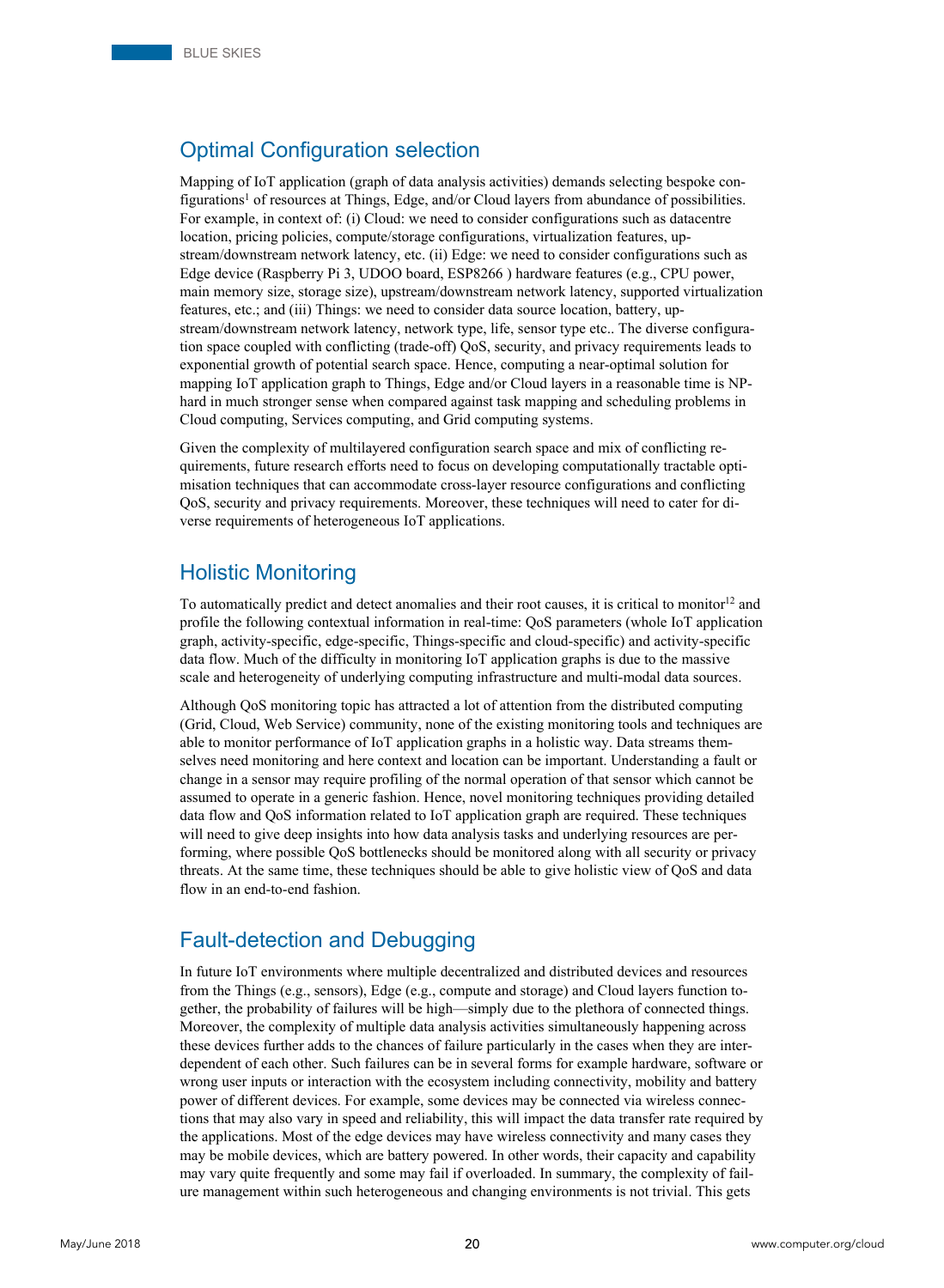complicated when various data analysis activities have some SLA defining bounds on QoS parameters with IoT providers. Therefore, the challenge for IoT providers is how to ensure SLA /QoS in such failure-prone environments. Or question may be asked how to define QoS parameters in SLAs for such environments.

## Run-time Reconfiguration

One of the most important aims of IoT applications orchestration processes is to design run-time reconfiguration algorithms to dynamically allocate and reallocate data analysis activities (within an application graph) to different parts of the infrastructure depending upon many unpredictable events including sudden unavailability of sensing devices (e.g., due to battery drain, a power failure, or IoT devices being made unavailable by their owners) and degradation of either an edge node or the communication network (e.g., due to overloading, edge failure or changes in the IoT data flow rate).To determine how each data analysis activity consistently achieves its QoS objectives while dynamically handling the run-time uncertainties of data flow behaviour and "Cloud-Edge-Things" performance is a unsolved research challenge. Moreover, data analysis activities are interdependent; changes in the execution and data flow of one activity will influence others. At run time, the reconfiguration technique must therefore be aware of these interdependencies between activities – passing aggregate data from the edge to the cloud, for example. In other words, all of the above uncertainties in IoT applications demand bespoke run-time reconfigurations.

To achieve multilayer ("Cloud-Edge-Things") reconfiguration, IoT research community needs to investigate a comprehensive set of QoS prediction models for heterogeneous data analysis activities mapped across Cloud, Edge, and Things layers. The QoS prediction models should be dynamically tuneable based on real-time monitoring information available from holistic monitoring approaches. These QoS prediction models will also need to undertake trade-off analysis between limited compute capability and low latencies at the Edge (i.e., close to the IoT devices), versus large compute capability and high latency (i.e., at the Cloud). In order to achieve this, new research efforts are required focussed on designing network, compute and storage aware optimisation algorithms to identify the best topology for IoT graph dataflow that may arise from the same underlying physical configuration of the edge and IoT networks.

# CROSS CUTTING CONCERNS

#### Security, Privacy and Compliance

With increasing up take of IoT application services (smart city, smart traffic, smart home, smart healthcare), often hosted over (distributed cloud, edge, and IoT) infrastructure, there is a realization that IoT services can involve an interlinked set of providers (data, service, network and infrastructure). Stakeholders in IoT environments implicitly expect and demand their data and services to be secure, trusted as well as to preserve their privacy. Users of IoT applications may only interact with other applications via simple web interface without actually being aware of the large, distributed service, data, and network ecosystem. They often entrust their data and identity without realising that IoT applications providers may share their data with several back-end services (Cloud hosted analytics, mobile edge network provider, government stakeholders).

Security in IoT applications involves satisfying mainly two key properties: Authentication and Integrity. Achieving successful authentication in IoT ecosystem requires a device identity management and a suitable authentication scheme. The ubiquitous (and heterogeneous) nature of the variety of IoT devices from different vendors and their presence in an untrusted environment with no central authority makes the traditional enterprise-based identity management system incapable of working for IoT applications. The challenge for a further research is how to manage the identity of IoT devices in fully decentralised and distributed systems. A comprehensive identity management framework that works seamlessly with existing enterprise-based identity management systems is needed.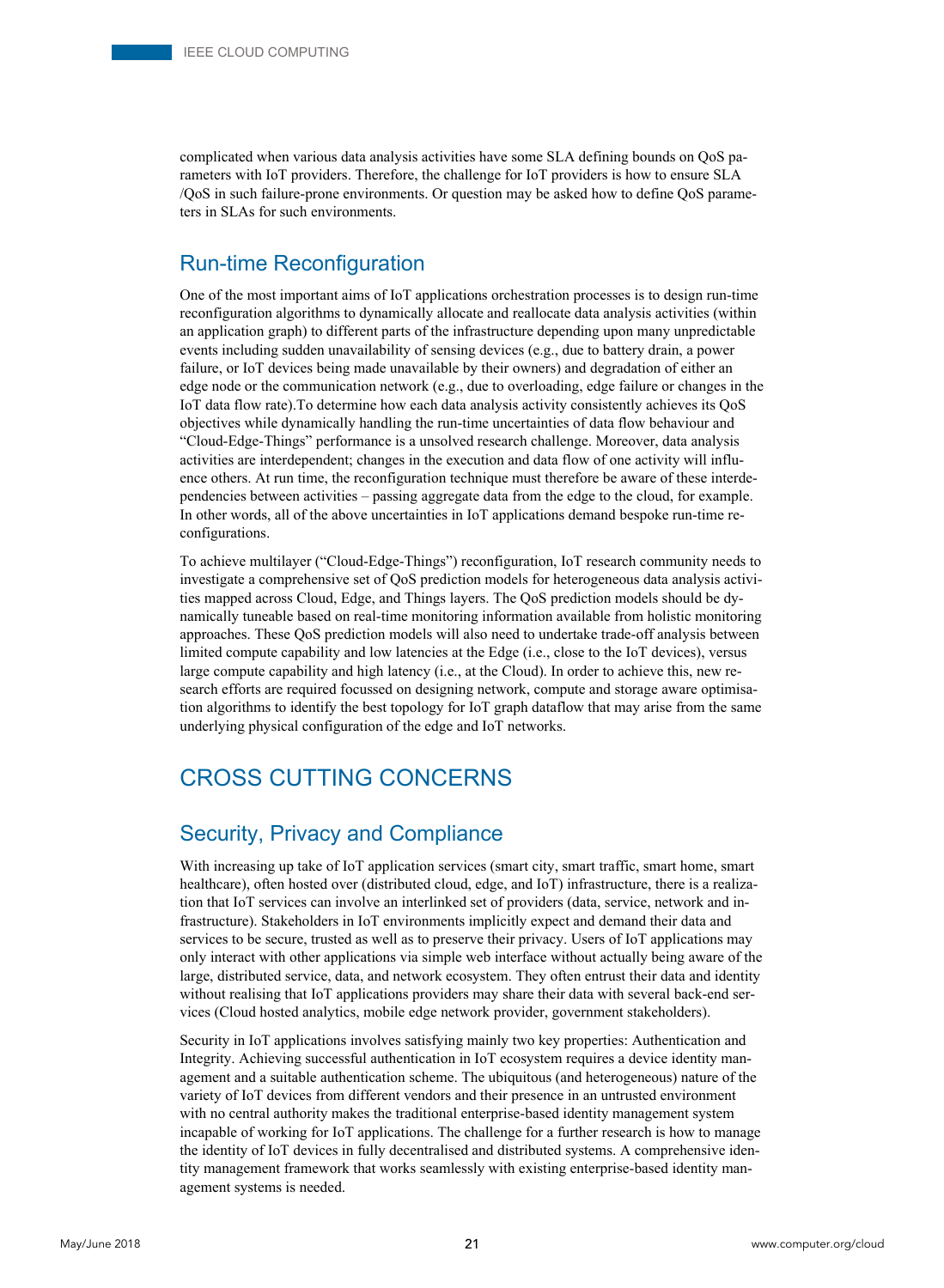Traditional authentication schemes are no longer applicable to IoT environments due to limited resources (e.g., memory, battery life, etc.). Different lightweight authentication protocols have been explored in the literature to address this challenge. A practical lightweight authentication scheme still remains as a problem to be solved. In addition, many schemes under development have largely ignored the possible realisation of Quantum Computing. Developing lightweight post-quantum authentication schemes is the next grand challenge in IoT authentication. It is important to note that such authentication schemes should not only support devices to gateways/edges authentication, but also mutual authentication between devices and all other components in the system (e.g., other devices, servers, users, etc.).

Integrity is the most important security property when you consider the integration of IoT with the emerging data science paradigm. First, a device needs to be trusted so that the data generated by the device can be reliably used in making the (right) decision. Because of the diversity of devices and manufactures, many different firmwares could be present at any one point in time; all could be vulnerable to attacks by adversaries. Performing static and dynamic analysis might help to identify potential vulnerabilities, but it is almost impossible to do so for every firmware in the market. Furthermore, even as vulnerabilities are detected and a patch is developed to fix them, the distribution of such patches to all IoT devices is very difficult since the devices may or may not support automatic discovery. Further research is needed in this area. Second, we need to ensure that data integrity is maintained, not only when the data is at rest and in motion, but also while performing the data analytics. Providing integrity to data analytics is a challenging area of research, and a good amount of attention has been paid to it in recent time. Adversarial machine learning (e.g., GAN-based approaches) is an active research area and it is important to understand the impact of it on the integration of IoT and data science.

Privacy has been widely studied under different research disciplines: Privacy Preserving Technologies (PPT), Privacy Enhancing Technologies (PET) and Privacy Engineering (PE). While this has been a well-defined problem in the community, it is greatly exacerbated by the expansion of Internet-connected devices. A large number of techniques have been developed; most notably, ones in recent time include differential privacy and privacy-by-design. Some of these privacy technologies have been extended and used in IoT applications. This area needs further research in terms of developing privacy guidelines for IoT devices and data. General Data Protection Regulation (GDPR) introduced by the European Union (EU), which ensures that nonexpert users can make informed decisions about their privacy and thereby give 'informed consent' to the use, sharing and repurposing of their personal data, is a right direction towards addressing some of the problems. Other world geographies are likely contemplating regulations similar to GDPR. Privacy preserving data trading platform is needed to ensure that IoT data can be made available for data science without worrying too much about privacy breaches.

Like all other computer systems, the weakest link in security and privacy is always the end users. Hence, the development and deployment of technological solutions should put users at the core. Human-centric security and privacy for IoT is the next big research challenge. Comprehensive security and privacy guidelines need to be developed for users, whether they are employees or citizens. Different levels of governments have a role to play in this space. Guidelines and regulations can only work if there is a way to check the compliance against such regulations and guidelines. A number of governments around the world have started to look at this seriously. The research challenge is how to automate the compliance checking process.

Ultimately, the IoT research community will need to investigate new security-, privacy- and compliance-aware applications graph provisioning mechanism to enable: (i) greater trust among users, stakeholders and IoT applications' providers; (ii) emergence of new actors that can offer services; and (iii) an IoT data marketplace that enables greater control of personal data by users.

As IoT is directly involved in the physical world we are living in and the data we generate, security, privacy and compliance will always remain sensitive topics and must be managed carefully. That said we feel the aforementioned points are just snippets of what needs to be covered. So, we urge the research community and industry at large to considerably elaborate on these topics going forward.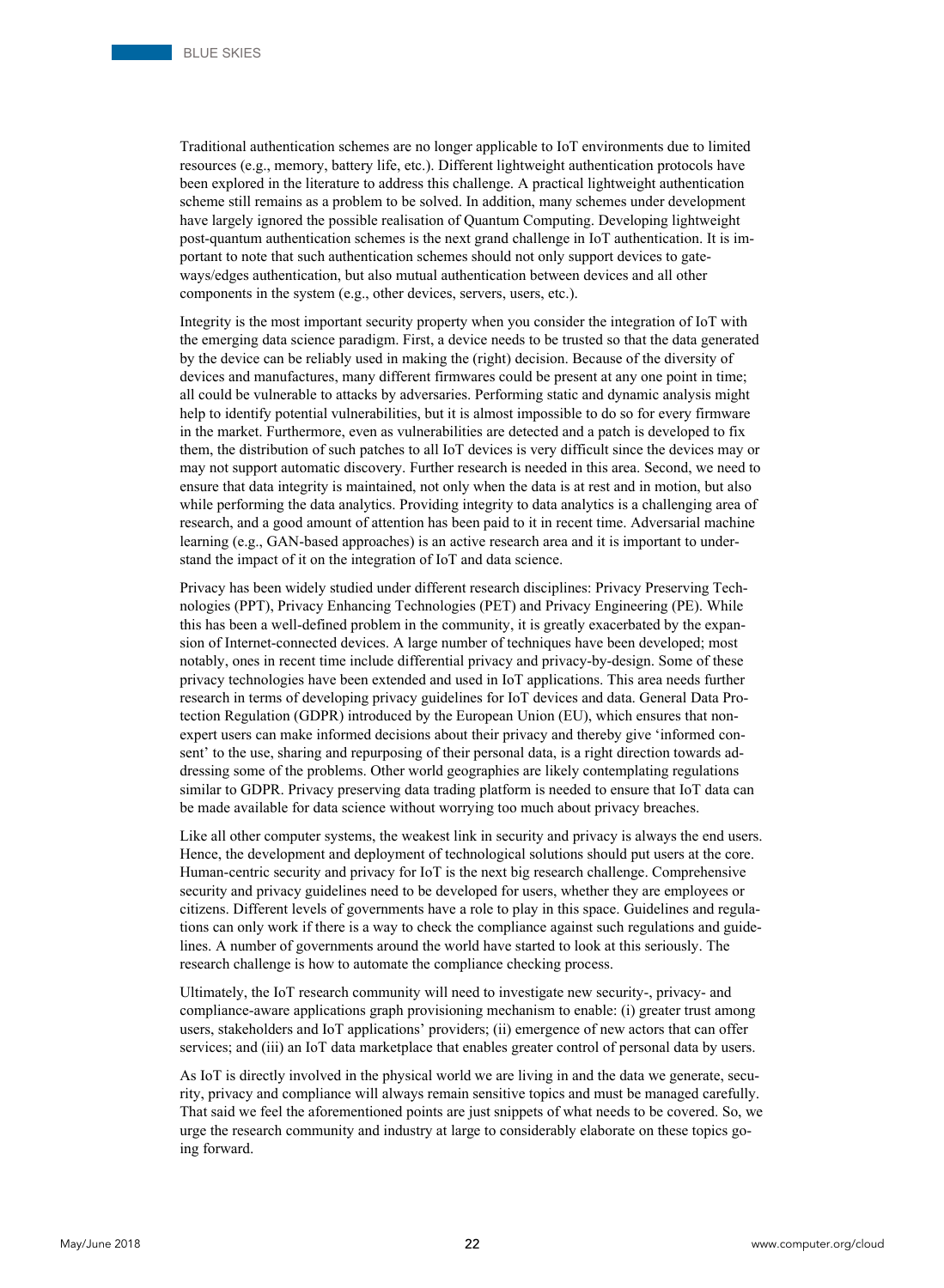#### Scalable and Unified messaging

An IoT application may use a hybrid approach for message communication depending on context (i.e., centralized and decentralized). The message communication includes sensor to sensor (S2S), sensor to edge (S2E), edge to cloud (E2C) and sensor to cloud (S2C) interaction. The use of centralized modes such as S2C cannot meet the requirements of soft and hard real-time applications. For example, a neighbouring smart vehicle system in New York city uses local WiFi to support the real-time interaction of vehicle to vehicle (V2V) and vehicle to traffic infrastructure (V2I).13 Existing cloud-based communication solutions, such as AWS IoT and Azure IoT Hub, are unable to meet the strict QoS, security, and compliance requirements of diverse IoT applications. As we note in a previous Blue Skies instalment,<sup>14</sup> future efforts needs to focus on developing distributed IoT messaging middleware which can leverage the ever- increasing amount of resources at the edge of the network to provide reliable, ultra-low-latency, and privacy-aware message routing and communication. Having said that, the protocol heterogeneity inherent to Edge (e.g. WiFi, 4G/5G, wired) and Things (e.g. Bluetooth Low energy, COAP, MQTT) resources, and the unpredictability and resource constrained nature of Edge and Things resources, make it extremely challenging to provide resilient coordination mechanisms and guaranteed message delivery. In order to fit these heterogeneous protocols on the existing architecture such as OSI Model, we need to *unify and abstract* the protocols present across different layers into a *new IoT communication API stack*. The new IoT communication API will need to include communication adapters for multiple, heterogeneous communication protocols relevant to Things, Edge and Cloud layers.

#### Programmable networks for supporting IoT

The ability to independently manage the control and data plane, as proposed by software-defined networking (SDN) is an approach that allows network administrators to program and initialise, control, change and manage networking components of the OSI model. SDN is designed to address programmability shortcoming of static architecture of traditional networks such as those are used in current datacenters.<sup>15</sup> SDN has already shown great performance improvements in other fields such as flow optimisation or bandwidth allocation in cloud-based datacentres, and as yet has never been realistically utilised for IoT application infrastructure (see Figures 1–4). This is due to the fact that current SDN platforms are built on two assumptions: (1) having a centralized controller and (2) the requirement to contact devices to pull usage statistics or to push commands to devices. None of the above assumptions are applicable to IoT applications infrastructure because (1) connecting millions of IoT devices to a centralised controller is not scalable; and (2) IoT sensors/actuators may have intermittent connections. Thus, one of the important research direction will be to further study and consequently modify current SDN controllers (such as OpenDayLight) to first subdivide the controlling layer and secondly to tolerate lossy connections.

## **CONCLUSION**

There is significant potential for IoT applications to improve our well-being and be drivers for social good. To go beyond the hype and the use of bespoke solutions, we need to address the many architectural challenges that will enable demonstrable and ongoing value. While many challenges exist firmly in the ICT sphere, these also accompany external factors and immature technologies elsewhere, so development must go hand-in-hand with e.g., more reliable and accurate sensing systems (and acknowledgement of the uncertainty in many systems we measure), better and more reliable communication stacks and improved power management and battery life. IoT applications also do not exist in a technology vacuum. They are scaffolded by existing regulatory systems, processes, social, economic and legal systems, which means holistic change may be required to achieve the IoT vision we have been promising the world. IoT infrastructure needs to be developed within a symbiotic feedback loop with these existing systems to engender public trust and the social and political license to benefit fully from technological advances.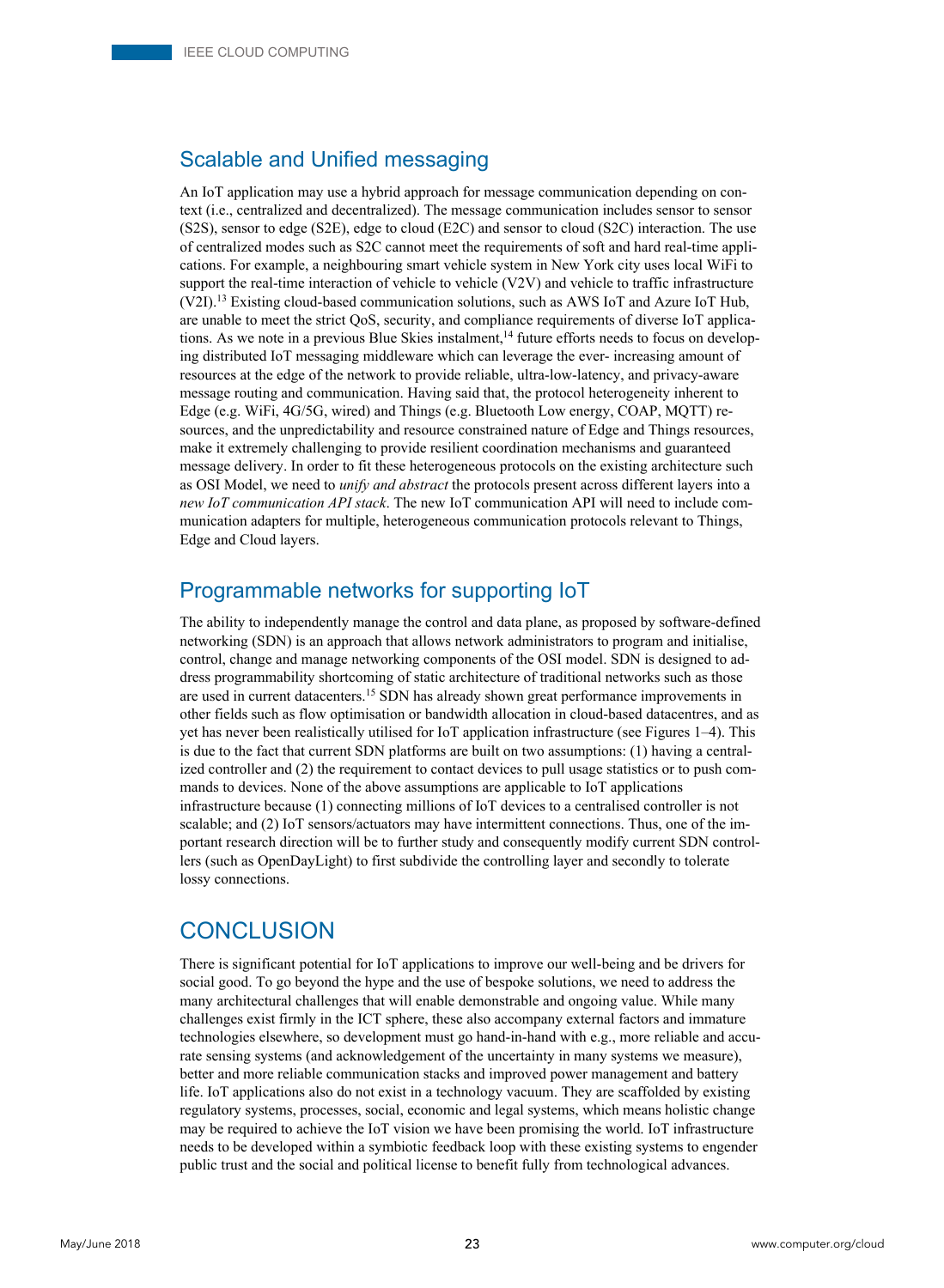It now also appears that Artificial Intelligence (AI) based technologies are the new operating system, as many hardware & software vendors attempt to integrate these in their IoT systems and software libraries. Understanding how these AI algorithms process and interpret such data remains a challenge, as opening up the "box" to understand the actual operations of these algorithms remains unclear, leading to issues around trust in how such algorithms make their decisions (but this is a topic for another column).

#### References

- 1. M. Villari et al., "Osmotic Computing: A New Paradigm for Edge/Cloud Integration," *IEEE Cloud Computing*, vol. 3, no. 6, 2016, pp. 76–83.
- 2. M. Villari et al., "Software Defined Membrane: Policy-Driven Edge and Internet of Things Security," *IEEE Cloud Computing*, vol. 4, no. 4, 2017, pp. 92–99.
- 3. L. Wang and R. Ranjan, "Processing Distributed Internet of Things Data in Clouds," *IEEE Cloud Computing*, vol. 2, no. 1, 2015, pp. 76–80.
- 4. H.L. Truong and S. Dustdar, "Principles for Engineering IoT Cloud Systems," *IEEE Cloud Computing*, vol. 2, no. 2, 2015, pp. 68–76.
- 5. A. Taivalsaari and T. Mikkonen, "A Roadmap to the Programmable World: Software Challenges in the IoT Era," *IEEE Software*, vol. 34, no. 1, 2017, pp. 72–80.
- 6. A. Dastjerdi and R. Buyya, "Fog Computing: Helping the Internet of Things Realize its Potential,," *Computer*, vol. 49, no. 8, 2016, pp. 40–4.
- 7. T. Baltrusaitis, C. Ahuja, and L.P. Morency, "Multimodal machine learning: A survey and taxonomy," *IEEE Transactions on Pattern Analysis and Machine Intelligence*, vol. Early access, 2018; doi.org/10.1109/TPAMI.2018.2798607.
- 8. G. Kecskemeti et al., "Modelling and Simulation Challenges in Internet of Things," *IEEE Cloud Computing*, vol. 4, no. 1, 2017, pp. 62–69.
- 9. R. Viswanathan, G. Ananthanarayanan, and A. Akella, "Clarinet: WAN-Aware Optimization for Analytics Queries," *Proceedings of the 12th USENIX Symposium on Operating Systems Design and Implementation* (OSDI 16), 2016.
- 10. Q. Pu et al., "Low Latency Geo-distributed Data Analytics," *Proceedings of the 2015 ACM Conference on Special Interest Group on Data Communication* (SIGCOMM 15), 2015, pp. 421–434.
- 11. K. Kloudas et al., "Pixida: optimizing data parallel jobs in wide-area data analytics," *Proceedings of the VLDB Endowment*, vol. 9, no. 2, 2015, pp. 72–83.
- 12. A. Souza et al., "Osmotic Monitoring of Microservices between the Edge and Cloud," *20th IEEE International Conference on High Performance Computing and Communications* (HPCC 18), 2018.
- 13. k.m.d. Dikaiakos et al., "Location-aware services over vehicular ad-hoc networks using car-to-car communication," *EEE Journal on Selected Areas in Communications*, vol. 25, no. 8, 2007, pp. 1590–1602.
- 14. T. Rausch, S. Dustdar, and R. Ranjan, "Osmotic Message-Oriented Middleware for the Internet of Things," *IEEE Cloud Computing*, vol. 5, no. 2, 2018, pp. 17–25.
- 15. D. Cho et al., "Real-Time Virtual Network Function (VNF) Migration toward Low Network Latency in Cloud Environments," *Proceedings of the IEEE 10th International Conference on Cloud Computing* (CLOUD 17), 2017, pp. 798–801.

## ABOUT THE AUTHORS

**Rajiv Ranjan** is a Chair Professor of Computing Science and IoT at Newcastle University, UK. He received a PhD in Computer Science and Software Engineering from the University of Melbourne. His research interests include Internet of Things, Big Data Analytics. Contact him at raj.ranjan@ncl.ac.uk.

**Omer Rana** is a full professor of performance engineering in the School of Computer Science and Informatics at Cardiff University. He received a PhD from the Imperial College London. His research interests include performance modelling, simulation, IoT, and edge analytics. Contact him at ranaof@cardiff.ac.uk.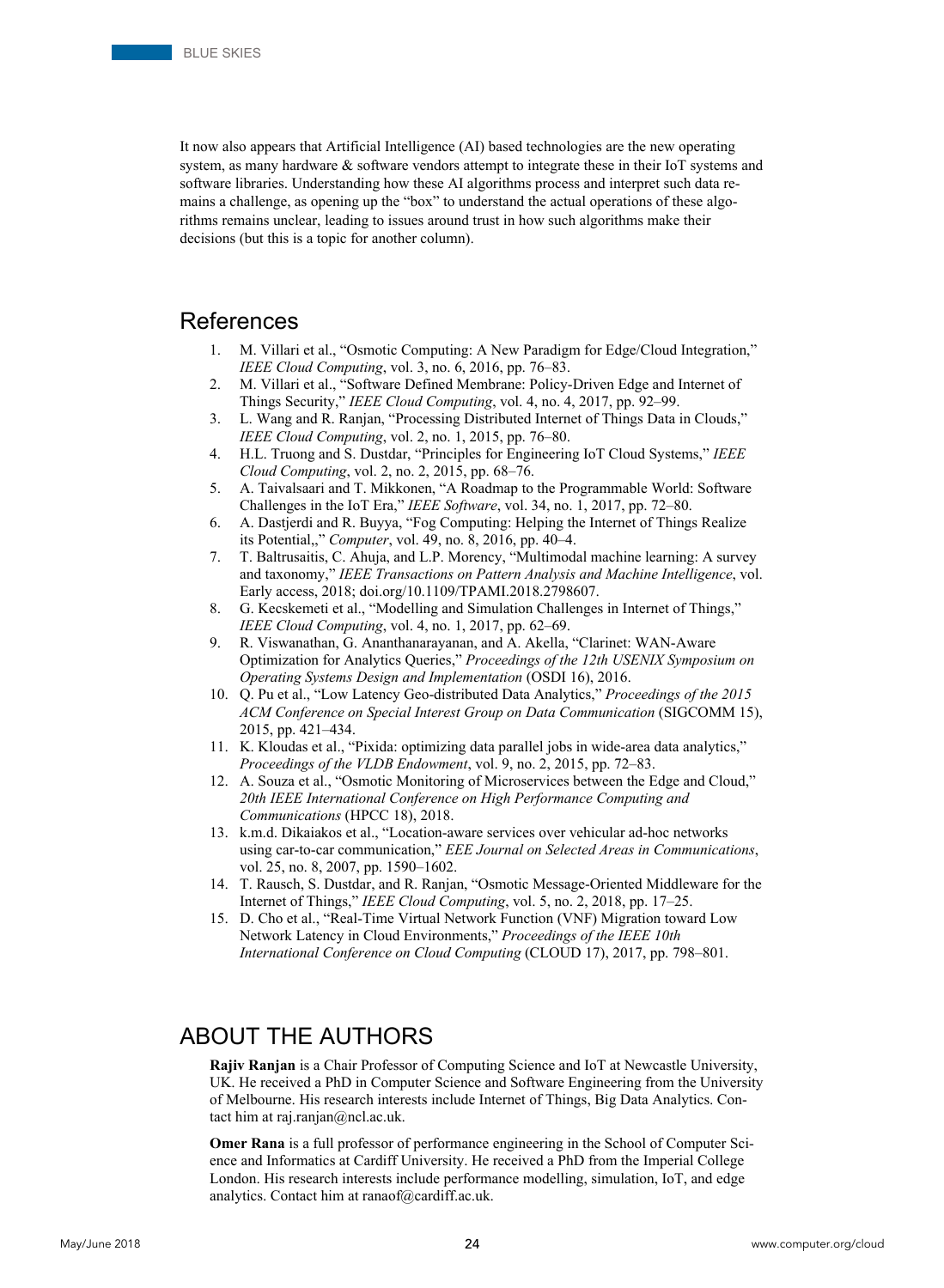**Surya Nepal** is a principal research scientist at CSIRO Data 61, Australia. His research interests include cloud computing, Big Data, and cybersecurity. Nepal has a PhD in computer science from Royal Melbourne Institute of Technology, Australia. Contact him at surya.nepal@csiro.au.

**Mazin Yousif** is the editor in chief of *IEEE Cloud Computing*. He's the chief technology officer and vice president of architecture for the Royal Dutch Shell Global account at T-Systems International. He has a PhD in computer engineering from Pennsylvania State University. Contact him at mazin@computer.org.

**Philip James** is a senior lecturer in the School of Civil Engineering and Geosciences at Newcastle University, UK. His research interests include the Internet of Things, nextgeneration analytics, and spatial data management. Contact him at philip.james@ncl.ac.uk.

**Zhenyu Wen** is research fellow at Newcastle University, UK. He received a PhD (2016) in Cloud Computing from Newcastle University. His research interests includes IoT, Distributed systems, Big Data Analytics and Computer network. Contact him at z.wen@ncl.ac.uk.

**Stuart Barr** is a professor in the School of Civil Engineering and Geosciences at Newcastle University, UK. He works on a range of cross-disciplinary problems in the field of Earth systems engineering. Contact him at stuart.barr@ncl.ac.uk.

**Paul Watson** is a professor of computer science at Newcastle University. His research interests include scalable computing systems, data-intensive problems, and cloud computing. Watson has a PhD in computer science from Manchester University. Contact him at paul.watson@newcastle.ac.uk.

**Prem Prakash Jayaraman** is a research fellow at the Swinburne University of Technology. His research interests include Internet of Things, cloud computing, big data analytics. Jayaraman has a PhD in computer science from Monash University. Contact him at prem.jayaraman@gmail.com.

**Dimitrios Georgakopoulos** is a professor at Swinburne University of Technology. His research interests include the Internet of Things, data management. Georgakopoulos has a PhD in computer science from the University of Houston, Texas. Contact him at dgeorgakopoulos@swin.edu.au.

**Massimo Villari** an associate professor of computer science at the University of Messina. His research interests include cloud computing, Internet of Things, big data analytics, and security systems. Villari has a PhD in computer engineering from the University of Messina. Contact him at mvillari@unime.it.

**Maria Fazio** is an assistant researcher in computer science at the University of Messina (Italy). Her main research interests include distributed systems and wireless communications. She has a PhD in advanced technologies for information engineering from the University of Messina. Contact her at mfazio@unime.it.

**Saurabh Garg** is currently working as a lecturer in the Department of Computing and Information Systems at the University of Tasmania, Hobart, Tasmania. He received a Ph.D. from the University of Melbourne in 2010. Contact him at Saurabh.Garg@utas.edu.au.

**Rajkumar Buyya** is a professor of computer science and software engineering, at the University of Melbourne, Australia. His research interests include cloud, grid, distributed, and parallel computing. Buyya has a PhD in computer science from Monash University. Contact him at rbuyya@unimelb.edu.au.

**Lizhe Wang** is a professor at the Institute for Remote Sensing and Digital Earth, Chinese Academy of Sciences, and at the School of Computer at the China University of Geosciences. Wang has a PhD in computer science from Karlsruhe University. Contact him at lizhewang@icloud.com.

**Albert Y. Zomaya** is the Chair Professor of High Performance Computing & Networking at the University of Sydney. His research interests include parallel and distributed computing, and data intensive computing. Zomaya has a PhD from Sheffield University. Contact him at albert.zomaya @sydney.edu.au.